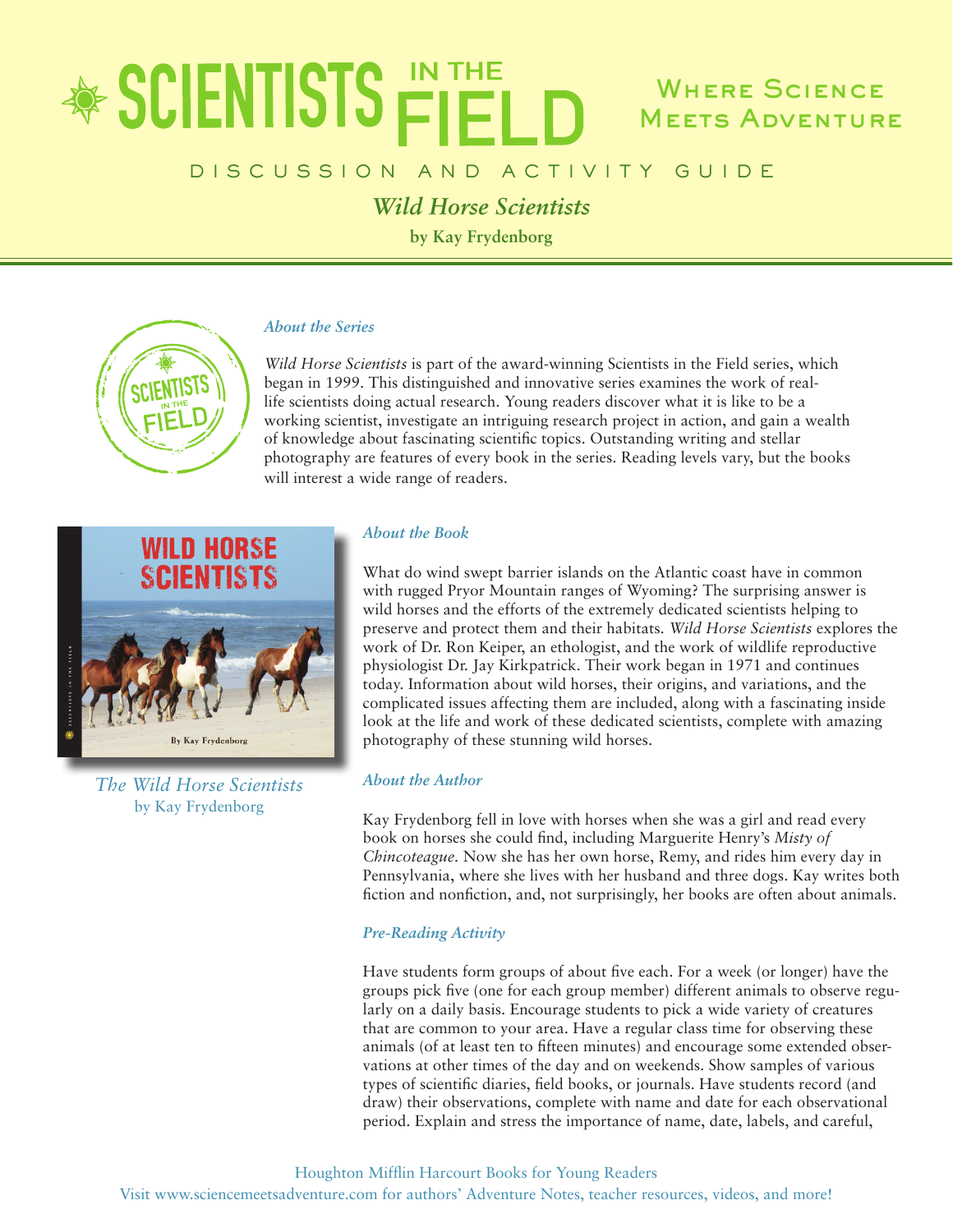# DISCUSSION AND ACTIVITY GUIDE Wild Horse Scientists

by Kay Frydenborg

accurate descriptions. After this observation period, have the group read each of the members' field book or journal. Have students compare and contrast the different organisms selected by their group members.

# *Discussion Questions*

Unfortunately, many people in this country adopt or purchase a puppy or other baby animal without understanding what is involved in its care. When the animal moves beyond the baby stage, the owners often release it into the wild. Is a pet that is abandoned a wild animal? Does it make a difference if the pet is abandoned in an area that has few if any humans?

What is the difference between pigs running loose in a field and wild boars that people hunt? What about wild animals that are injured and taken in by an organization that does rehabilitation? Are these animals still wild?

What about an animal that is injured too badly to be released and is kept by the organization? Does it become a pet or is it still wild?

When does a pet cat become a feral cat? Is a feral cat that lives outside the same thing as a wild cat? What happens if people leave food outside for the cat? Is it still wild? Does putting bird feeders in your yard change the birds from wild birds to birds that are less wild?

# *Applying and Extending Our Knowledge*

On page 13 we read, "*Allison scribbles a quick note on the mare's page in The Book—a tool as indispensible for this work as the rifles and binoculars both scientists carry. The vaccinated horse's page is tagged with her individual ID—a combination of letters and numbers Allison can rattle off as easily as the names of her own horses.*"

Have students create a code based on the students in the classroom or in several classrooms or even the whole school. Have them pick characteristics to track, such as gender, shoe color, type of clothing, whether they ride the bus or walk or come to school by car, play sports, etc. Have them create a poster of their observations such as the Horse Color Chart on page 18.

Create your own code of the students in your class. Each day provide the students with a clue about the particular letter or number. Have the students figure out what all the letters and numbers in your code signify. Then show them a picture of a person not in your class and have them assign the numbers and letters to best sort that person.

### Common Core Connections

CCSS.ELA-Literacy.RI.6.7 Integrate information presented in different media or formats (e.g., visually, quantitatively) as well as in words to develop a coherent understanding of a topic or issue.

CCSS.ELA-Literacy.RH.6-8.7 Integrate visual information (e.g., in charts, graphs, photographs, videos, or maps) with other information in print and digital texts.

The PZP injection allows mares to live more than twelve years longer than when they were giving birth every year. The author uses this information as a way of explaining that reducing the population via birth control is a very slow way of controlling overall population.

- If we assume that mares now live to the age of twenty instead of the age of seven, and if we assume that each mare gives birth to one horse each year, and if we assume that mares are two-thirds of the population with ages spread out in a bell curve from colts to twenty-year-olds, and if we assume the yearly vaccination is 100% effective, and if we assume that the whole herd numbers 300; in groups chart the number of horses each year until the herd size is 120. Compare charts and discuss differences among the groups. [Note: Teachers should prepare a chart in advance and may wish to distribute a key showing how many male and female horses of each age there might be].
- What happens if the vaccination is only 90% effective? What happens if we decide that each mare over four years old needs to have one baby every five years?
- The author also makes the point that controlling population numbers in this way is the only ethical way of allowing these horses to remain wild. Is this assertion reasonable? Discuss and debate this option with others ideas such as methods to control wolf populations, for example.